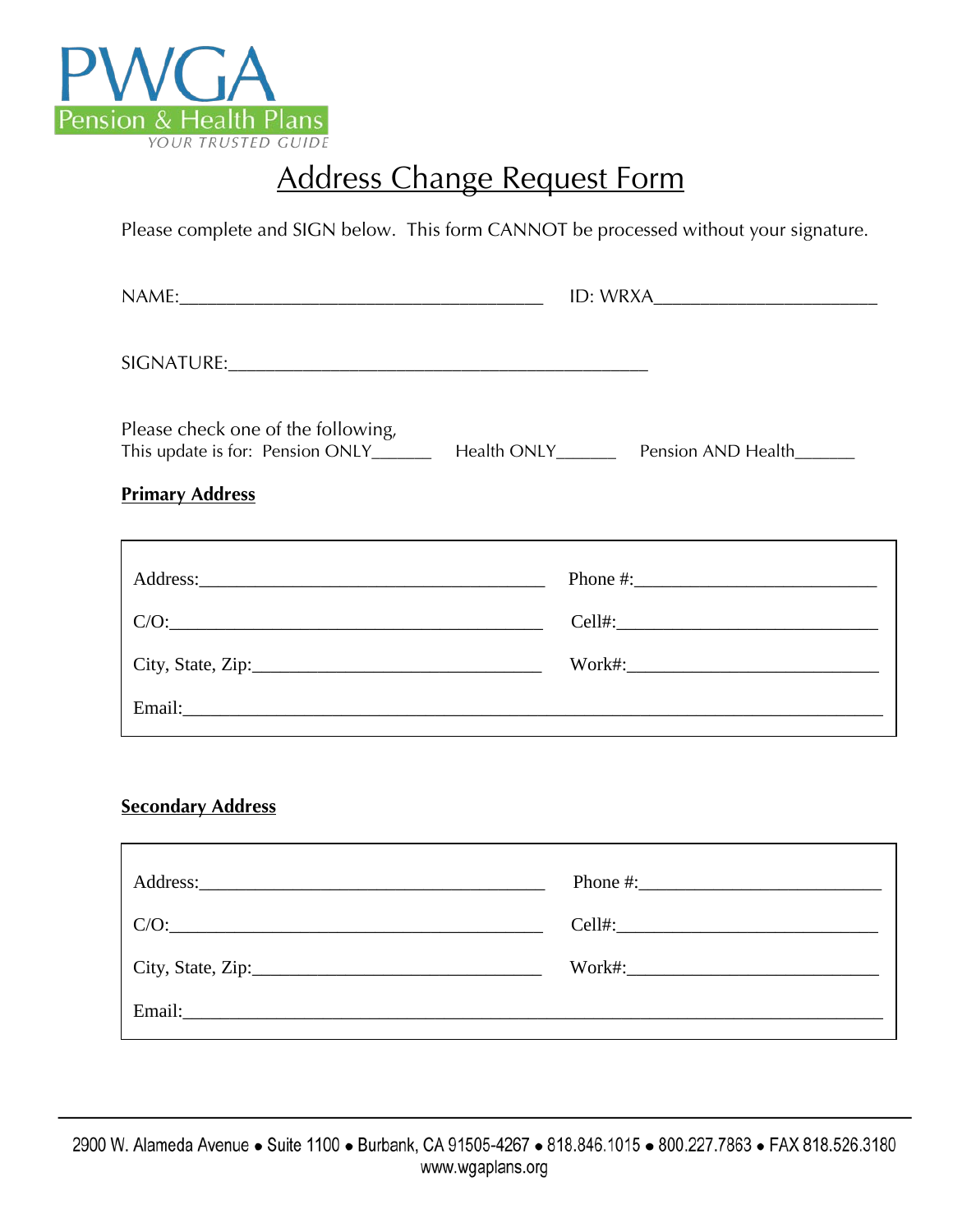

# **Authorization for Use/Disclose Protected Health Information (PHI)**

The Standards for Privacy of Individually Identifiable Health Information (the "Privacy Rule") under federal law requires certain protection and limitations on the disclosure of protected health information (PHI). PHI means information created or received by the Fund that identifies an individual and relates to the individual's past, present or future health, treatment or payment for health care services. PHI may include information regarding enrollment and eligibility.

In many cases, the Privacy Rule limits the Fund's ability to disclose PHI without appropriate authorization. While you are not required to grant an authorization, in certain circumstances, if you do not grant an authorization the Fund cannot disclose your PHI. In order to be valid, the authorization must include the beginning and end dates for the authorization. The authorization must also name the receiving individual/organization and provide a specific description of the information to be disclosed. You may name more than one individual or entity on this agreement only if they may all receive the same information. If each has authority to receive different information, separate authorizations are required.

The Plan will not use or disclose your protected health information without your Authorization except as described in the Plan's Notice of Privacy Practices. If you want the Plan to use or disclose your protected health information in a way that requires your Authorization, complete this Authorization form and submit it as instructed below. *This Authorization is not valid without your dated signature.*

# **THIS AUTHORIZATION MUST BE COMPLETED IN FULL FOR IT TO BE VALID**

### **Information about the Use or Disclosure**

| Name:             | $\Box$ Participant $\Box$ Spouse $\Box$ Domestic Partner $\Box$ Child |  |
|-------------------|-----------------------------------------------------------------------|--|
| Participant Name: | Participant ID#:                                                      |  |

I hereby authorize the Fund to disclose certain individually identifiable health information to the following person below for the purposes described below.

| Name & Organization (if applicable)             |  |
|-------------------------------------------------|--|
| (If organization, attach a listing of personnel |  |
| authorized to receive disclosed information)    |  |
| <b>Relationship or Title</b>                    |  |
| <b>Address</b>                                  |  |
| City, State & Zip                               |  |
| <b>Phone Number</b>                             |  |
|                                                 |  |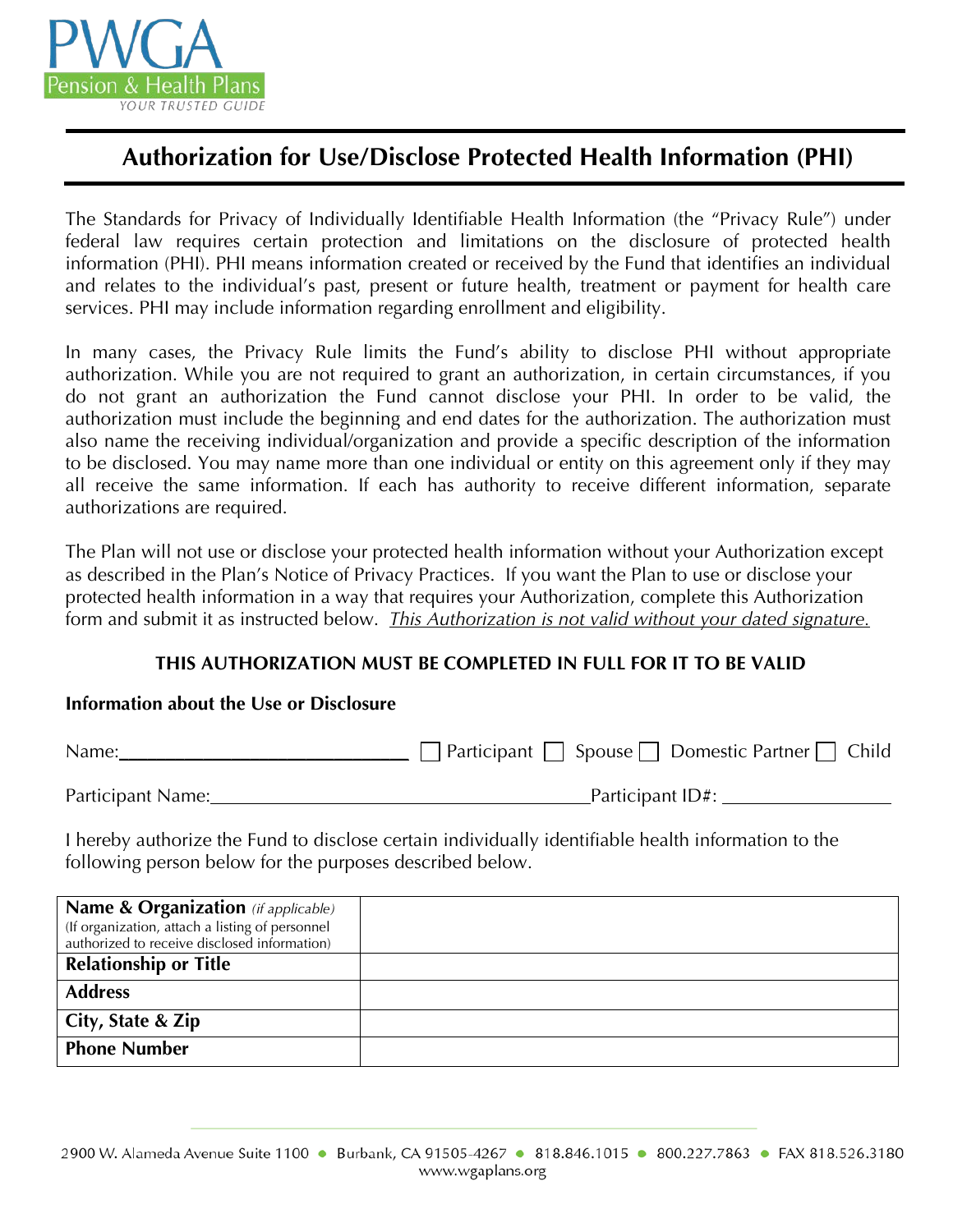A. Information to be used or disclosed:

|                                                                               | ALL health information related to $\Box$ Claim Status $\Box$ Eligibility $\Box$ Contribution<br>OR                                                                                                             |                                                                                                    |
|-------------------------------------------------------------------------------|----------------------------------------------------------------------------------------------------------------------------------------------------------------------------------------------------------------|----------------------------------------------------------------------------------------------------|
| Release only the following specific information: (Check all applicable boxes) |                                                                                                                                                                                                                |                                                                                                    |
|                                                                               |                                                                                                                                                                                                                |                                                                                                    |
|                                                                               | All of my health information relating to my treatment for _______________________                                                                                                                              |                                                                                                    |
|                                                                               | All of my health information relating to my treatments provided by ______________                                                                                                                              | (Condition)                                                                                        |
|                                                                               |                                                                                                                                                                                                                | (Provider of Service)                                                                              |
| (expiration date or event).<br>following address:                             | This Authorization will begin on ________________(effective date) and will remain in effective until<br>this Authorization at any time earlier than the expiration date or event by writing to the Plan at the | This Authorization shall expire no later than two years from the date of execution. You may revoke |
|                                                                               | Writers' Guild-Industry Health Fund                                                                                                                                                                            |                                                                                                    |
|                                                                               | Attention: Privacy Official                                                                                                                                                                                    |                                                                                                    |

Attention: Privacy Official 2900 W Alameda Ave Suite 1100 Burbank, CA 91505

Revocation forms are available upon request from the above address. If you revoke your Authorization, the Plan will no longer disclose your protected health information except as described in the Plan's Notice of Privacy Practices or as permitted under your remaining Authorizations, if any. I understand that the revocation will not be effective until I receive written confirmation from the Fund.

### **Important Information About Your Rights**

I hereby authorize the Plan to use and disclose my protected health information in accordance with this Authorization. I understand that protected health information disclosed in accordance with this Authorization may be re-disclosed by the recipients listed in this Authorization and, as a result, may no longer be protected under applicable health privacy laws or under the Plan's privacy practices. I understand that, without my Authorization, the Plan may use my protected health information only as described in the Plan's Notice of Privacy Practices or as permitted under my remaining non-revoked Authorizations, if any. I understand that I am not required to sign this form to receive my health care benefits.

This Authorization is made at my request. I understand that payment of my Plan claims and eligibility for my Plan benefits are not affected by my decision to complete this Authorization form.

I understand that this Authorization is valid until the revocation date indicated above, or until I revoke this Authorization in writing (but no longer than two years). I understand that I have the right to revoke this Authorization at any time, except to the extent that the Plan has already used or disclosed my protected health information in reliance on the Authorization.

Signature Date Date Date of the Date Date of the Date Date Date Date of the Date Date of the Date of the Date of the Date of the Date of the Date of the Date of the Date of the Date of the Date of the Date of the Date of t

#### **Copy of this Authorization**

You are entitled to a copy of this authorization. If you do not want the Fund to send you a copy, please check this box  $\Box$ .